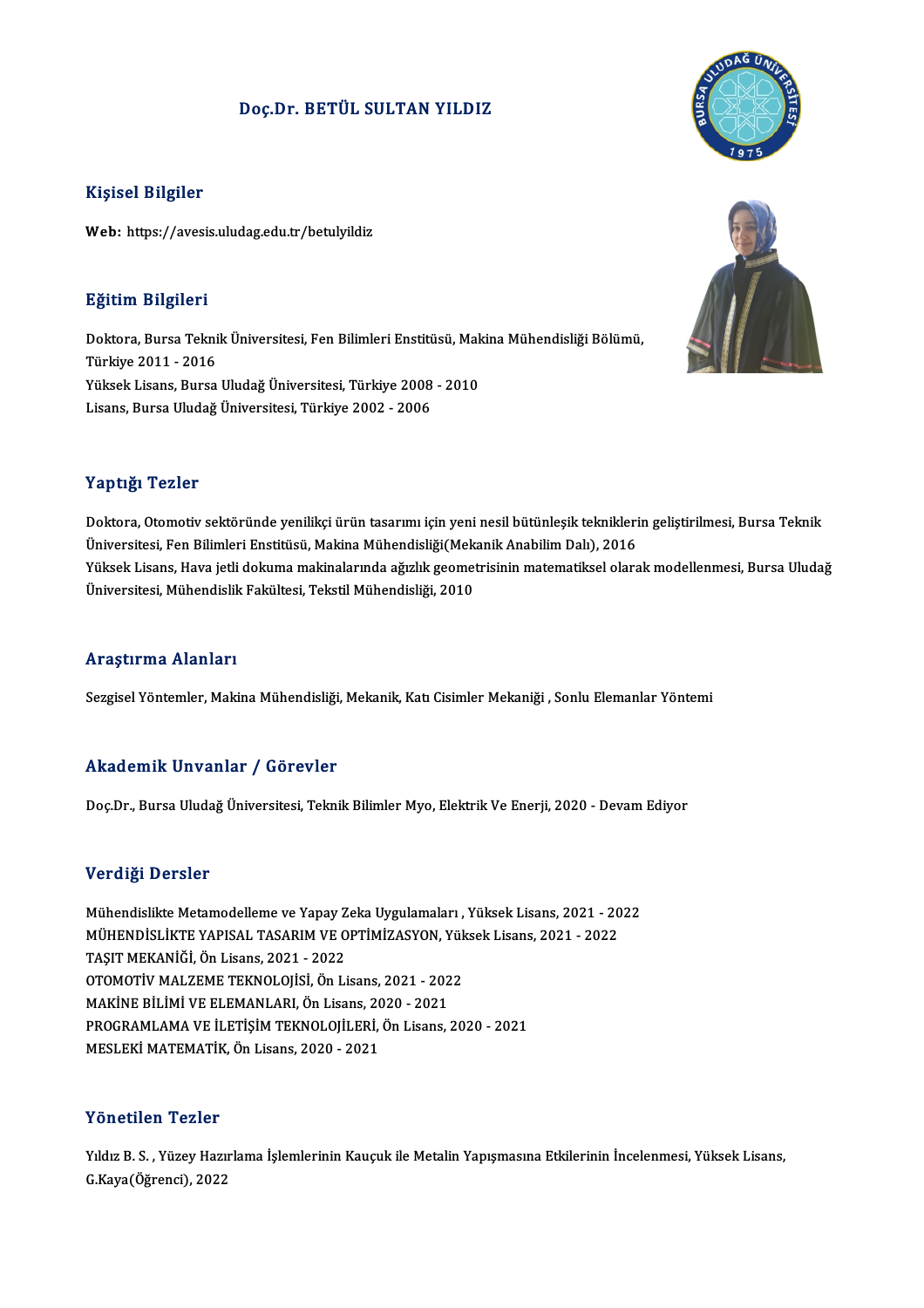# SCI, SSCI ve AHCI İndekslerine Giren Dergilerde Yayınlanan Makaleler<br>.

|       | SCI, SSCI ve AHCI İndekslerine Giren Dergilerde Yayınlanan Makaleler                                |
|-------|-----------------------------------------------------------------------------------------------------|
| Ь.    | Gradient-based optimizer for economic optimization of engineering problems                          |
|       | Mehta P., YILDIZ B. S., Sait S. M., YILDIZ A. R.                                                    |
|       | MATERIALS TESTING, cilt.64, sa.5, ss.690-696, 2022 (SCI Indekslerine Giren Dergi)                   |
| П.    | Hunger games search algorithm for global optimization of engineering design problems                |
|       | Mehta P., YILDIZ B. S., Sait S. M., YILDIZ A. R.                                                    |
|       | MATERIALS TESTING, cilt.64, sa.4, ss.524-532, 2022 (SCI Indekslerine Giren Dergi)                   |
| III.  | A new chaotic Levy flight distribution optimization algorithm for solving constrained engineering   |
|       | problems                                                                                            |
|       | Yıldız B. S., Kumar S., Pholdee N., Bureerat S., Sait S. M., Yıldız A. R.                           |
|       | EXPERT SYSTEMS, 2022 (SCI İndekslerine Giren Dergi)                                                 |
| IV.   | Comparison of metaheuristic optimization algorithms for solving constrained mechanical design       |
|       | optimization problems                                                                               |
|       | Gupta S., Abderazek H., YILDIZ B. S., YILDIZ A. R., Mirjalili S., Sait S. M.                        |
|       | EXPERT SYSTEMS WITH APPLICATIONS, cilt.183, 2021 (SCI Indekslerine Giren Dergi)                     |
| V.    | Enhanced grasshopper optimization algorithm using elite opposition-based learning for solving real- |
|       | world engineering problems                                                                          |
|       | YILDIZ B. S., Pholdee N., Bureerat S., YILDIZ A. R., Sait S. M.                                     |
|       | ENGINEERING WITH COMPUTERS, 2021 (SCI İndekslerine Giren Dergi)                                     |
| VI.   | Robust design of a robot gripper mechanism using new hybrid grasshopper optimization algorithm      |
|       | YILDIZ B. S., Pholdee N., Bureerat S., YILDIZ A. R., Sait S. M.                                     |
|       | EXPERT SYSTEMS, cilt.38, sa.3, 2021 (SCI Indekslerine Giren Dergi)                                  |
| VII.  | Comparision of the political optimization algorithm, the Archimedes optimization algorithm and the  |
|       | Levy flight algorithm for design optimization in industry                                           |
|       | Yildiz B. S., Pholdee N., Bureerat S., Erdas M. U., YILDIZ A. R., Sait S. M.                        |
|       | MATERIALS TESTING, cilt.63, sa.4, ss.356-359, 2021 (SCI Indekslerine Giren Dergi)                   |
| VIII. | Conceptual comparison of the ecogeography-based algorithm, equilibrium algorithm, marine            |
|       | predators algorithm and slime mold algorithm for optimal product design                             |
|       | YILDIZ B. S., Patel V., Pholdee N., Sait S. M., Bureerat S., YILDIZ A. R.                           |
|       | MATERIALS TESTING, cilt.63, sa.4, ss.336-340, 2021 (SCI Indekslerine Giren Dergi)                   |
| IX.   | A novel chaotic Henry gas solubility optimization algorithm for solving real-world engineering      |
|       | problems                                                                                            |
|       | YILDIZ B. S., Pholdee N., Panagant N., Bureerat S., YILDIZ A. R., Sait S. M.                        |
|       | ENGINEERING WITH COMPUTERS, 2021 (SCI İndekslerine Giren Dergi)                                     |
| X.    | Sine-cosine optimization algorithm for the conceptual design of automobile components               |
|       | Yildiz B. S., Pholdee N., Bureerat S., YILDIZ A. R., Sait S. M.                                     |
|       | MATERIALS TESTING, cilt.62, sa.7, ss.744-748, 2020 (SCI Indekslerine Giren Dergi)                   |
| XI.   | The equilibrium optimization algorithm and the response surface based metamodel for optimal         |
|       | structural design of vehicle components                                                             |
|       | Ozkaya H., Yildiz M., YILDIZ A. R., Bureerat S., Yildiz B. S., Sait S. M.                           |
|       | MATERIALS TESTING, cilt.62, sa.5, ss.492-496, 2020 (SCI Indekslerine Giren Dergi)                   |
| XII.  | The mine blast algorithm for the structural optimization of electrical vehicle components           |
|       | Yildiz B S                                                                                          |
|       | MATERIALS TESTING, cilt.62, sa.5, ss.497-501, 2020 (SCI Indekslerine Giren Dergi)                   |
| XIII. | Optimal design of automobile structures using moth-flame optimization algorithm and response        |
|       | surface methodology                                                                                 |
|       | Yildiz B.S.                                                                                         |
|       | MATERIALS TESTING, cilt.62, sa.4, ss.371-377, 2020 (SCI Indekslerine Giren Dergi)                   |
| XIV.  | Butterfly optimization algorithm for optimum shape design of automobile suspension components       |
|       | Yildiz B. S., YILDIZ A. R., ALBAK E. İ., Abderazek H., Sait S. M., Bureerat S.                      |
|       | MATERIALS TESTING, cilt.62, sa.4, ss.365-370, 2020 (SCI Indekslerine Giren Dergi)                   |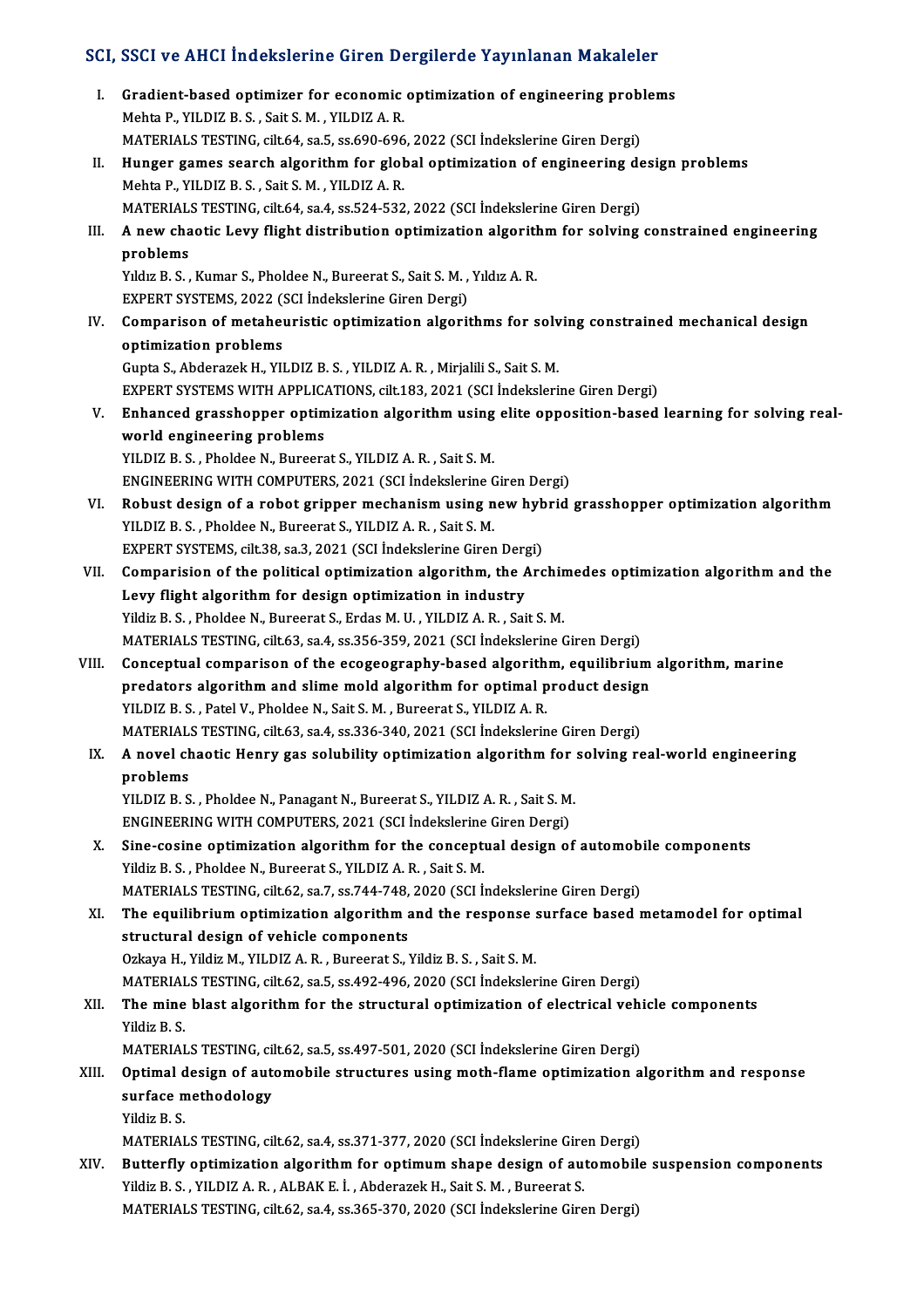| XV.     | The spotted hyena optimization algorithm for weight-reduction of automobile brake components                                       |
|---------|------------------------------------------------------------------------------------------------------------------------------------|
|         | Yildiz B.S.                                                                                                                        |
|         | MATERIALS TESTING, cilt.62, sa.4, ss.383-388, 2020 (SCI Indekslerine Giren Dergi)                                                  |
| XVI.    | The Henry gas solubility optimization algorithm for optimum structural design of automobile brake                                  |
|         | components                                                                                                                         |
|         | Yildiz B. S., YILDIZ A. R., Pholdee N., Bureerat S., Sait S. M., Patel V.                                                          |
|         | MATERIALS TESTING, cilt.62, sa.3, ss.261-264, 2020 (SCI Indekslerine Giren Dergi)                                                  |
| XVII.   | Robust design of electric vehicle components using a new hybrid salp swarm algorithm and radial                                    |
|         | basis function-based approach                                                                                                      |
|         | YILDIZ B.S.                                                                                                                        |
|         | INTERNATIONAL JOURNAL OF VEHICLE DESIGN, cilt.83, sa.1, ss.38-53, 2020 (SCI İndekslerine Giren Dergi)                              |
| XVIII.  | Slime mould algorithm and kriging surrogate model-based approach for enhanced crashworthiness                                      |
|         | of electric vehicles                                                                                                               |
|         | YILDIZ B.S.                                                                                                                        |
|         | INTERNATIONAL JOURNAL OF VEHICLE DESIGN, cilt.83, sa.1, ss.54-68, 2020 (SCI Indekslerine Giren Dergi)                              |
| XIX.    | The Harris hawks optimization algorithm, salp swarm algorithm, grasshopper optimization algorithm                                  |
|         | and dragonfly algorithm for structural design optimization of vehicle components                                                   |
|         | Yildiz B. S., YILDIZ A. R.                                                                                                         |
|         | MATERIALS TESTING, cilt.61, sa.8, ss.744-748, 2019 (SCI Indekslerine Giren Dergi)                                                  |
| XX.     | The Harris hawks, grasshopper and multi-verse optimization algorithms for the selection of optimal                                 |
|         | machining parameters in manufacturing operations                                                                                   |
|         | YILDIZ A. R., Yildiz B. S., Sait S. M., Li X.<br>MATERIALS TESTING, cilt.61, sa.8, ss.725-733, 2019 (SCI Indekslerine Giren Dergi) |
| XXI.    | A new hybrid Harris hawks-Nelder-Mead optimization algorithm for solving design and                                                |
|         | manufacturing problems                                                                                                             |
|         | YILDIZ A. R., Yildiz B. S., Sait S. M., Bureerat S., Pholdee N.                                                                    |
|         | MATERIALS TESTING, cilt.61, sa.8, ss.735-743, 2019 (SCI Indekslerine Giren Dergi)                                                  |
| XXII.   | Experimental and numerical fatigue-based design optimisation of clutch diaphragm spring in the                                     |
|         | automotive industry                                                                                                                |
|         | Karaduman A., Yildiz B. S., YILDIZ A. R.                                                                                           |
|         | INTERNATIONAL JOURNAL OF VEHICLE DESIGN, cilt.80, sa.2-4, ss.330-345, 2019 (SCI İndekslerine Giren Dergi)                          |
| XXIII.  | Comparison of grey wolf, whale, water cycle, ant lion and sine-cosine algorithms for the optimization                              |
|         | of a vehicle engine connecting rod                                                                                                 |
|         | Yildiz B. S., YILDIZ A. R.                                                                                                         |
|         | MATERIALS TESTING, cilt.60, sa.3, ss.311-315, 2018 (SCI Indekslerine Giren Dergi)                                                  |
| XXIV.   | Moth-flame optimization algorithm to determine optimal machining parameters in manufacturing                                       |
|         | processes                                                                                                                          |
|         | Yildiz B. S., Yildiz A. R.<br>MATERIALS TESTING, cilt.59, sa.5, ss.425-429, 2017 (SCI Indekslerine Giren Dergi)                    |
| XXV.    | Natural frequency optimization of vehicle components using the interior search algorithm                                           |
|         | Yildiz B.S.                                                                                                                        |
|         | MATERIALS TESTING, cilt 59, sa 5, ss 456-458, 2017 (SCI Indekslerine Giren Dergi)                                                  |
| XXVI.   | Fatigue-based structural optimisation of vehicle components                                                                        |
|         | Yildiz B. S., Lekesiz H.                                                                                                           |
|         | INTERNATIONAL JOURNAL OF VEHICLE DESIGN, cilt.73, sa.1-3, ss.54-62, 2017 (SCI İndekslerine Giren Dergi)                            |
| XXVII.  | A comparative investigation of eight recent population-based optimisation algorithms for mechanical                                |
|         | and structural design problems                                                                                                     |
|         | Yildiz B.S.                                                                                                                        |
|         | INTERNATIONAL JOURNAL OF VEHICLE DESIGN, cilt.73, sa.1-3, ss.208-218, 2017 (SCI İndekslerine Giren Dergi)                          |
| XXVIII. | Optimization of thin-wall structures using hybrid gravitational search and Nelder-Mead algorithm                                   |
|         | Yildiz A. R., Kurtulus E., Demirci E., Yildiz B. S., Karagoz S.                                                                    |
|         |                                                                                                                                    |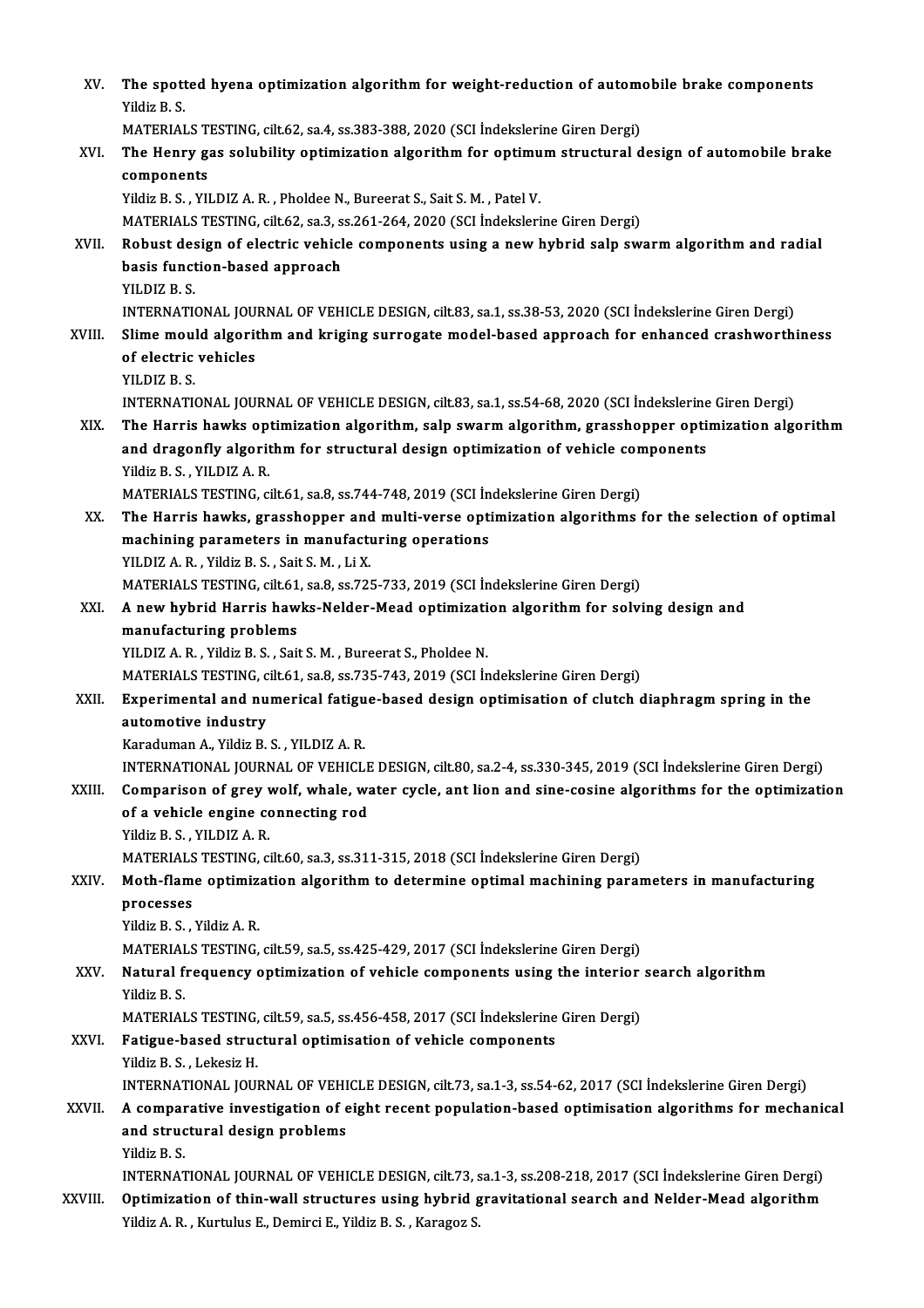MATERIALS TESTING, cilt.58, sa.1, ss.75-78, 2016 (SCI İndekslerine Giren Dergi)

MATERIALS TESTING, cilt.58, sa.1, ss.75-78, 2016 (SCI İndekslerine Giren Dergi)<br>XXIX. Structural design of vehicle components using gravitational search and charged system search MATERIALS<br>Structural<br>algorithms<br><sup>Vildir P.S. I</sub></sup> Structural design of vehicle c<br>algorithms<br>Yildiz B. S. , Lekesiz H., Yildiz A. R.<br>MATERIAL S TESTING silt 59 so 1 **algorithms**<br>Yildiz B. S. , Lekesiz H., Yildiz A. R.<br>MATERIALS TESTING, cilt.58, sa.1, ss.79-81, 2016 (SCI İndekslerine Giren Dergi)

### Diğer Dergilerde Yayınlanan Makaleler

Iger Dergilerde Yayınlanan Makaleler<br>I. Optimal Design of Automotive Suspension Springs Using Differential Evolution Algorithm<br>VILDIZ B. S Processes<br>Optimal De<br>YILDIZ B. S. Optimal Design of Automotive Suspension Springs Using Differential Evolution Algorithm<br>YILDIZ B. S.<br>Uludağ University Journal of The Faculty of Engineering, cilt.23, sa.3, ss.207-214, 2018 (Diğer Kurumların Hakemli<br>Dergile

YILDIZ B. !<br>Uludağ Un<br>Dergileri)

# Dergileri)<br>Hakemli Kongre / Sempozyum Bildiri Kitaplarında Yer Alan Yayınlar

- akemli Kongre / Sempozyum Bildiri Kitaplarında Yer Alan Yayınlar<br>I. Topology Optimisation of an Automobile Brake System Component Under Dynamic Loading<br>Conditions Topology 0<br>Topology 0<br>Conditions<br>VILDIZ B. S Topology<br>Conditions<br>YILDIZ B. S.<br>UMTIK 2019 Conditions<br>1990 - YILDIZ B. S.<br>UMTIK 2018, the 18th International Conference on Machine Design and Production, 3 - 06 Haziran
	-

- YILDIZ B. S.<br>UMTIK 2018, the 18th International Conference on Machine Design and Production, 3 06 Haziran 2018<br>II. A numerical investigation on crash performance of automobile energy absorber using magnesium UMTIK<br><mark>A num</mark><br>vu niz A numerica<br>alloys<br>YILDIZ B. S.<br>Internations alloys<br>YILDIZ B. S.<br>International Symposium on Light Alloys and Composite Materials, 22 - 24 Mart 2018<br>Strugtural ontimization using mate houristic algorithms in automative indus
	-

- YILDIZ B. S.<br>International Symposium on Light Alloys and Composite Materials, 22 24 Mart 2018<br>III. Structural optimization using meta-heuristic algorithms in automotive industry<br>YILDIZ B. S. , LEKESIZ H., YILDIZ A. R. International Symposium on Light Allender<br>Structural optimization using met<br>YILDIZ B. S. , LEKESİZ H., YILDIZ A. R.<br>UMTIK 2016 - 17th International Con Structural optimization using meta-heuristic algorithms in automotive industry<br>YILDIZ B. S. , LEKESİZ H., YILDIZ A. R.<br>UMTIK-2016-- 17th International Conference on Machine Design and Production, 12 - 15 Temmuz 2016<br>Yoni N
- IV. Yeni Nesil Sezgisel Algoritmalar Kullanılarak Taşıt Elemanlarının Optimum Tasarımı<br>YILDIZ B. S., YILDIZ A. R. UMTIK-2016-- 17th Intern<br>Yeni Nesil Sezgisel Alg<br>YILDIZ B. S. , YILDIZ A. R.<br>UMTIK 2016 - 17th Intern UMTIK-2016-- 17th International Conference on Machine Design and Production, 12 - 15 Temmuz 2016

### Desteklenen Projeler

Desteklenen Projeler<br>Yıldız B. S. , Yıldız A. R. , TÜBİTAK Projesi, Taşıt Elemanlarının Optimum Yapısal Tasarımı İçin Yeni Bir Yaklaşım<br>Celistirilmesi, 2014, , 2016 Belistinilmesi, 2014<br>Yıldız B. S. , Yıldız A. R. , TÜF<br>Geliştirilmesi, 2014 - 2016

## Geliştirilmesi, 2014 - 2016<br>Bilimsel Hakemlikler

Bilimsel Hakemlikler<br>INTERNATIONAL JOURNAL OF MECHANICAL SCIENCES, SCI Kapsamındaki Dergi, Şubat 2022<br>INFORMATION SCIENCES, SCI Kapsamındaki Dergi, Qsak 2022 BAHHDOF HUROMAHRDA<br>INTERNATIONAL JOURNAL OF MECHANICAL SCIENCES, SCI Ka<br>INFORMATION SCIENCES, SCI Kapsamındaki Dergi, Ocak 2022<br>ENCINEERING WITH COMBUTERS, SCI Kapsamındaki Dergi, Oc INTERNATIONAL JOURNAL OF MECHANICAL SCIENCES, SCI Kapsamınd<br>INFORMATION SCIENCES, SCI Kapsamındaki Dergi, Ocak 2022<br>ENGINEERING WITH COMPUTERS, SCI Kapsamındaki Dergi, Ocak 2022<br>ENEDCY REPORTS, SCI Kapsamındaki Dergi, Osak INFORMATION SCIENCES, SCI Kapsamındaki Dergi, Ocak 2022<br>ENGINEERING WITH COMPUTERS, SCI Kapsamındaki Dergi, Ocak 2022<br>ENERGY REPORTS, SCI Kapsamındaki Dergi, Ocak 2022 ENGINEERING WITH COMPUTERS, SCI Kapsamındaki Dergi, Ocak 2<br>ENERGY REPORTS, SCI Kapsamındaki Dergi, Ocak 2022<br>CYBERNETICS AND SYSTEMS, SCI Kapsamındaki Dergi, Ocak 2022<br>CYBERNETICS AND SYSTEMS, SCI Kapsamındaki Dergi, Ocak ENERGY REPORTS, SCI Kapsamındaki Dergi, Ocak 2022<br>CYBERNETICS AND SYSTEMS, SCI Kapsamındaki Dergi, Ocak 2022<br>CYBERNETICS AND SYSTEMS, SCI Kapsamındaki Dergi, Ocak 2022<br>INTERNATIONAL JOURNAL OF BHOTOENERCY Halsmli Bilimsal CYBERNETICS AND SYSTEMS, SCI Kapsamındaki Dergi, Ocak 2022<br>CYBERNETICS AND SYSTEMS, SCI Kapsamındaki Dergi, Ocak 2022<br>INTERNATIONAL JOURNAL OF PHOTOENERGY, Hakemli Bilimsel Dergi, Ocak 2022<br>APTIEICIAL INTELLICENCE BEVIEW, CYBERNETICS AND SYSTEMS, SCI Kapsamındaki Dergi, Ocak 2022<br>INTERNATIONAL JOURNAL OF PHOTOENERGY, Hakemli Bilimsel Dergi, Oca<br>ARTIFICIAL INTELLIGENCE REVIEW, SCI Kapsamındaki Dergi, Aralık 2021<br>PROCEEDINCS OF THE INSTITUTIO INTERNATIONAL JOURNAL OF PHOTOENERGY, Hakemli Bilimsel Dergi, Ocak 2022<br>ARTIFICIAL INTELLIGENCE REVIEW, SCI Kapsamındaki Dergi, Aralık 2021<br>PROCEEDINGS OF THE INSTITUTION OF MECHANICAL ENGINEERS PART D-JOURNAL OF AUTOMOBIL ARTIFICIAL INTELLIGENCE REVIEW,<br>PROCEEDINGS OF THE INSTITUTION<br>SCI Kapsamındaki Dergi, Kasım 2021<br>EYBERT SYSTEMS, SCI Kapsamındaki i PROCEEDINGS OF THE INSTITUTION OF MECHANICAL I<br>SCI Kapsamındaki Dergi, Kasım 2021<br>EXPERT SYSTEMS, SCI Kapsamındaki Dergi, Kasım 2021